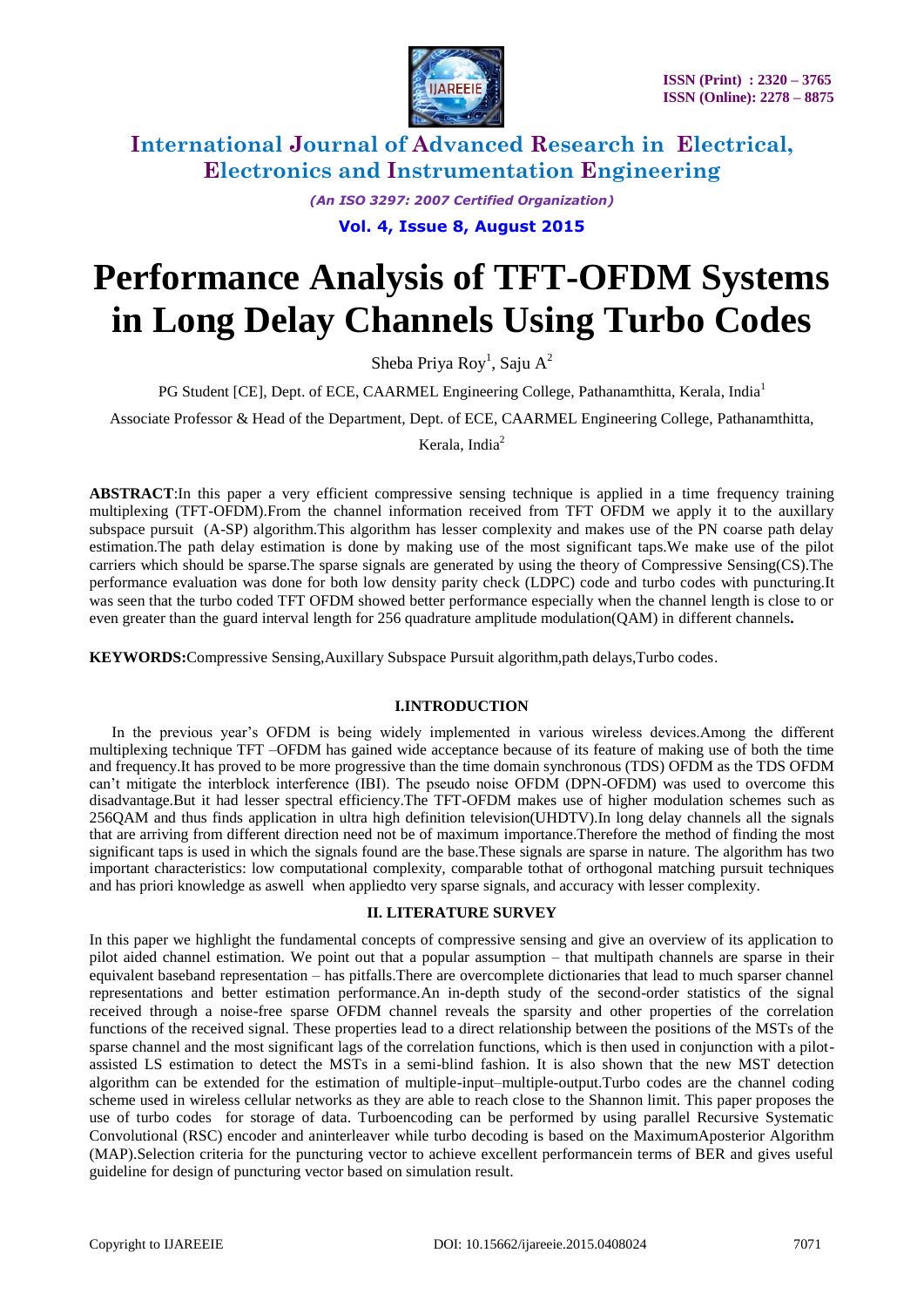

*(An ISO 3297: 2007 Certified Organization)*

### **Vol. 4, Issue 8, August 2015**

#### **III.COMPRESSIVE SENSING**

A signal that has its most weighting coefficients in the transform domain as zero can be represented or created by using lesser number of samples than usually required in a sampling process.It is basically dependent on the sampling matrix and the sampling rate.In compressive sensing the sampling rate is less than  $2f_b$  which means that it takes lesser sampling rate than nyquist rate.Compressive Sensing has wide applications in the field of medical apllications like ECG,MRI and pixel cameras.Itis used to know the individual arrivals in a multipath arrival environment.In the previous studies priori aided compressive sampling matching pursuit (PA-CoSaMP) algorithm was used.In this we paper we propose the auxillary subspace pursuit with lesser complexity.With this algorithm we do the CS based channel estimation(CE). .There are two properties:

1)incoherence

2)sparse nature

The incoherence is of two types that is the lower coherence and higher coherence.Lowerincoherence means more difference and compressive sensing provides that.Thus the signals can be recovered with high probability.To implement this compressive sensing process in an OFDM we need to consider the following points:i)A channel model should be considered to estimate the sparse signalsii)We need to place the pilots in such a way that the interference from other pilots have to be observed and from other data symbols has to be also considered as noise.



### **IV.TURBO CODED TFT OFDM SYSTEM**

Fig 1. TFT OFDM system model using turbo codes

There are two recursive systematic convolutional encoders. The first encoder received the data stream from the random generator, while an interleaved version is received by the other encoder. The interleaver used is a random interleaver.It is used so the interleaved output maybe different from the other output to avoid the occurance of low weights in all the output. The inter-lacers distribute the incoming information in both out- puts. It is done to provide a systematic and a recursive version of the input. In the typical parallel system two interlacers provided three outputs in which the first output is systematic while the other two are the recursive versions or the parity bits.An additional puncture block produced another recursive signal. Puncturing is done to acquire better performance in BER rate.We increase the data rate by using puncturing.It systematically adjusts the code rate with the system performance.There are different types of puncturing and is used in applications like satellite communication.Then transmission done using OFDM as shown in fig1.

Turbo decoding technique is done in many iterations and contains A Poste- riori Probability (APP) .The likelihoods received are iteratively decoded.Theinterleaver used in the decoding is same as that of encoding. The decoding is done by using Maximum Aposteriori with log likelihood ratio.The decoding is done iteratively.At each round the decoders function is to revaluate their estimates using information from the other decoder. The out- put of the inner is given to the outer decoder. In turn, the outer decoder's outputs are given as feedback section.When using turbo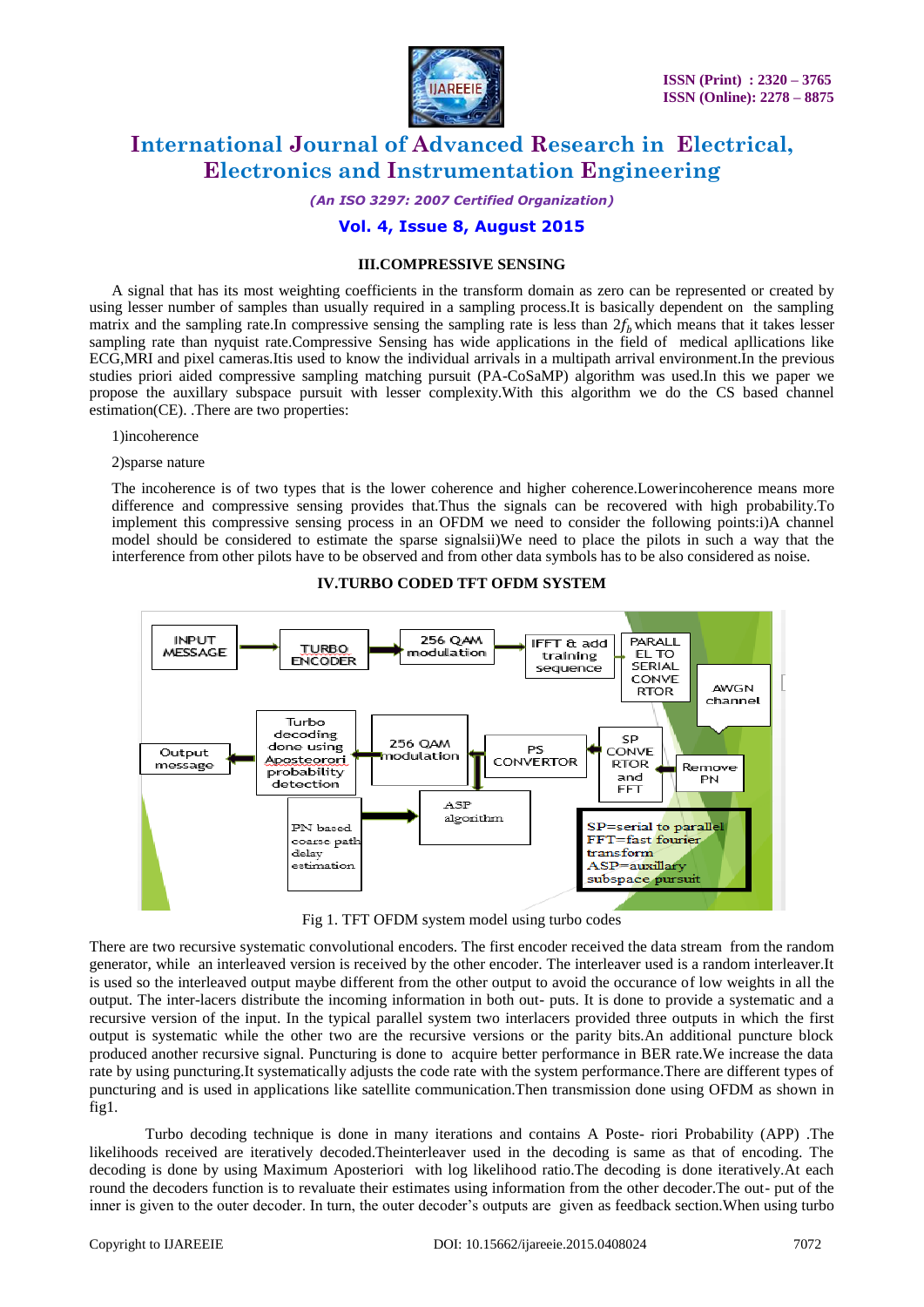

*(An ISO 3297: 2007 Certified Organization)*

### **Vol. 4, Issue 8, August 2015**

codes BICM techniques it is seen that the it finds much application in digital broadcasting.It also can double the capacity.It can be used in a multipath environment such as SFN and will use less guard interval time.

Turbo codes are those codes that are able to reach close to the Shannon limit. Low Density Parity-Check (LDPC) codes have a generator matrix of the code word to be identified. In LDPC decoding we use the belief propagation algorithm. Finally, a comparative analysis on turbo and LDPC codes is done. Experimental results show turbo codes perform better than LDPC codes.The most popular algorithms for the path delay estimation are the greedy algorithms, like Matching Pursuit (MP) orOrthogonal Matching Pursuit (OMP), that identify the nonzero elements of x in an iterative

fashion.The nonzero element set is first set to zero.The observations are set as the residual, r = z.Correlate all columns of A with the residual andchoose the largest element by magnitude and add it to the set of non-zero elements. We apply the condition that only elements of x are nonzero that have been added , this helps in finding an estimate that can

minimize.Thus we can update the new residueˆ. Repeat steps until we get below a predetermined threshold.This type of algorithm has been popular mainly because it can be easily implemented and has low computational complexity. This has lead to renewed interest in dynamic, leading to new greedy pursuit algorithms like the priori aided compressive sensing sampling matching pursuit(PA-CoSaMP) algorithm.The input that is given are:

1) Initial path delay set  $D_0$ , channel sparsity level S, initial channel sparsity level So;

2) Noisy measurements y, observation matrix Φ.The output that we get is Ssparse estimate ĥof the channel impulse response(CIR).

### **V.AUXILLARY SUBSPACE PURSUIT ALGORITHM(ASP)**

Basically there are three steps:

1) Coarse path delay estimation done using PN sequence.This can be done by the parity aided compressive sampling pursuit (PA-CoSaMP) algorithm. From this we get the path delay estimation.We do not consider the path gains.The path delays of the most significant taps are calculated.This is given as the auxillary information for the Auxillary Subspace Pursuit(ASP).The auxillary information is taken for the initial configuration of the ASP algorithm.The coarse channel estimate is found.We find the channel sparsity level S.Thus this will contain only the initial path delay

2)In the second step we have to reconstruct the OFDM block.This is done using the overlap add (OLA) algorithm.This helps in removing the IBI caused by the PN sequence.After using the OLA algorithm we also get the useless part that is formed by the linear convolution of PN sequence and OFDM block.This has to be removed so as to get cyclicity . 3)In the third step we make use of the ASP algorithm the exact channel impulse response (CIR) .The auxillary information received will reduce the complexity of the ASP algorithm.Herewe have the initial value from the path delay and therefore it helps in providing initial configuration.In ASP we subtract after each iteration, the remaining most significant values are taken.The main three steps in ASP algorithm are:

1)Initial Configuration

2)Significant Entry Identification.

3)No of iteration

### **VI. TFT OFDM SYSTEM**

| TDS-OFDM Symbol |                 |     |                 |
|-----------------|-----------------|-----|-----------------|
| PN              | Data (No Pilot) | PN. | Data (No Pilot) |

### Fig 2. TDS-OFDM system

There are three types of OFDM-based blocktransmission like cyclic prefix OFDM (CP-OFDM), zero padding OFDM (ZP-OFDM), and time domain synchronous OFDM (TDS-OFDM). TDS-OFDM has the pseudorandom noise (PN) sequence, as the guard interval as and the training sequence (TS).The DPN-OFDM scheme usesthe second received PN sequence immune from IBI for CE.Thus, the iterative IBI removal can be avoided, but significantloss in spectral efficiency will be introduced .As shown in Fig. 2 presents the system model of time domain synchronous (TDS) . Unlike the conventional TDS-OFDM or CP-OFDM wherethe training information only exists in either the time or frequencydomain .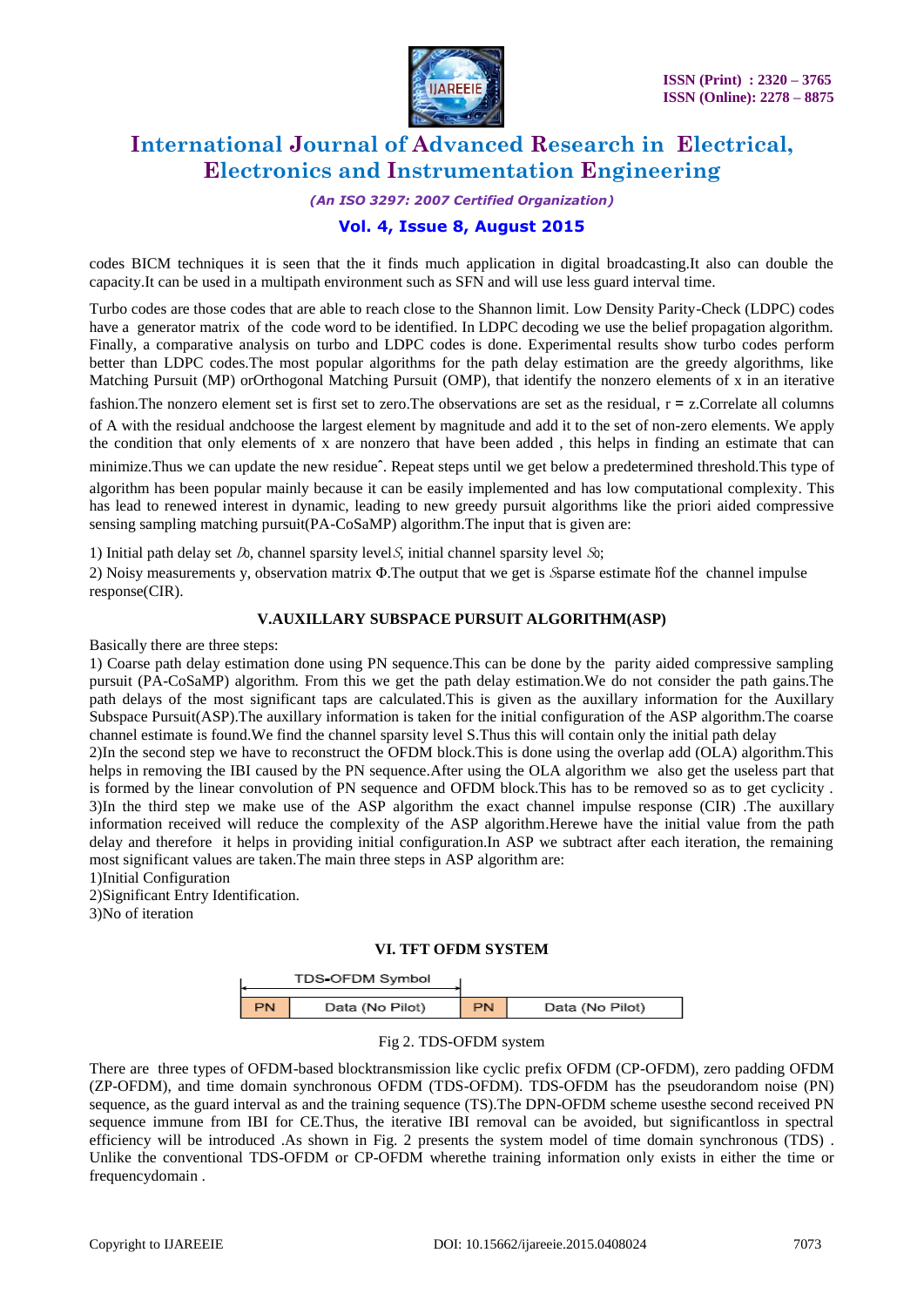

*(An ISO 3297: 2007 Certified Organization)*

### **Vol. 4, Issue 8, August 2015**



#### Fig 3.TFT-OFDM System model

Fig. 3 shows that TFT-OFDM hastraining information in both the time and frequency domainsfor every signal symbol, i.e., the time-domain TS and thefrequency-domain pilots scattered over the signal bandwidthare jointly used in TFT-OFDM. The *i*th TFT-OFDM signalsymbol  $s^i = [s_0^i, s_1^i, \dots, s_{M+\gamma-1}^i]^T$  is composed of the known PN sequence  $c =$  $\mathbf{c0}$ , $\mathbf{c1}$ ,..., $\mathbf{cM}-\mathbf{1}$ Tof length *M* and the OFDM block =  $\mathbf{xi} = \mathbf{r0}$ , $\mathbf{r1}$ ,..., $\mathbf{rN}-\mathbf{1}$  it and  $N$ ,

$$
i.es^i = \begin{bmatrix} c \\ x^i \end{bmatrix}
$$

In contrast to the conventional TDSOFDM, the OFDM block in TFT-OFDM contains not only the traffic data, but also a small number *J* of pilots.<sub>*I*</sub> is the pilot location set and represented as  $[ P_0 P_1, \ldots, P_{j-1} ]$  where  $0 \leq P_0 < P_1 < \cdot \cdot \cdot < \cdot \cdot \cdot$ *PJ*−1 ≤*N* − 1. By the use of CS the pilot number *J* could be reduced significantly and hence the spectral efficiency loss is negligible. The difference is that the pilots are equally spaced in exixting schemes, while the pilots are randomly located in the proposed scheme to ensure good CE performance based on CS.

So far it was assumed that y is available, and that one can simply apply the transform into the domain of  $\{\{\psi_{k=1}^n\}$ to determine which  $x_k$  are relevant (non-zero). Although thiscase does exist and is important for some forms of data compression, the real application of compressive sensing is theacquisition of the signal from m, possibly noisy, measurementsz =  $\Phi^H_{l} y + v_l$  for l= 1, ..., m, where here it is assumed that  $v_l$  is zero-mean complex Gaussian distributed with variance N0 and the noiseless case is included for  $N0 \rightarrow 0$ . The signal acquisition process can now be written using the  $m \times n$  matrixA,

### $z = \mathbf{\Phi}^H y + v = \mathbf{\Phi}^H \psi x + v$ .

where  $\boldsymbol{\Phi} = [\boldsymbol{\Phi}_1, \boldsymbol{\Phi}_1, \dots, \boldsymbol{\Phi}_m]$  is an n  $\times$  m matrix and  $z = [z_1, z_2, \dots, z_M]^T$  is the stacked measurement vector. Since this is a simple linear Gaussian model, it is "well posed" aslong as A is at least of rank n. By "well posed" we simplymean that there exists some estimator  $\hat{X}$  (or  $\hat{Y}$  for that matter), whose estimation error is proportional to the noise variance;therefore as the noise variance approaches zero, the estimationerror does as well.If the channel is exactly known at the receiver, the IBI of thePN sequence on the OFDM block can be completely removed.Then, by using the idea of the classical overlap and add (OLA)algorithm , the cyclicity reconstruction of the OFDM block can be obtained and hence the CP effect can be restored.In the proposed scheme, the time-domain PN sequence and the frequencydomain pilots are jointly exploited to perform the CE.

#### **VII. RESULT AND DISCUSSION**

This section shows the performance evaluation of TFT-OFDM systems using LDPC codes and Turbo codes under two different channel models.The performance evaluation is done for BER and MSE rate.It is seen that when channel length is greater than guard interval length that we see that the TFT-OFDM has better performance than TDS-OFDM.The turbo code is given at a rate of 1/3.The message length is 4096and the training sequence is 64 in length.256QAM is the modulation scheme used.We have done this analysis for channel length greater than the GI(guard interval) length in an extremely long interval delay .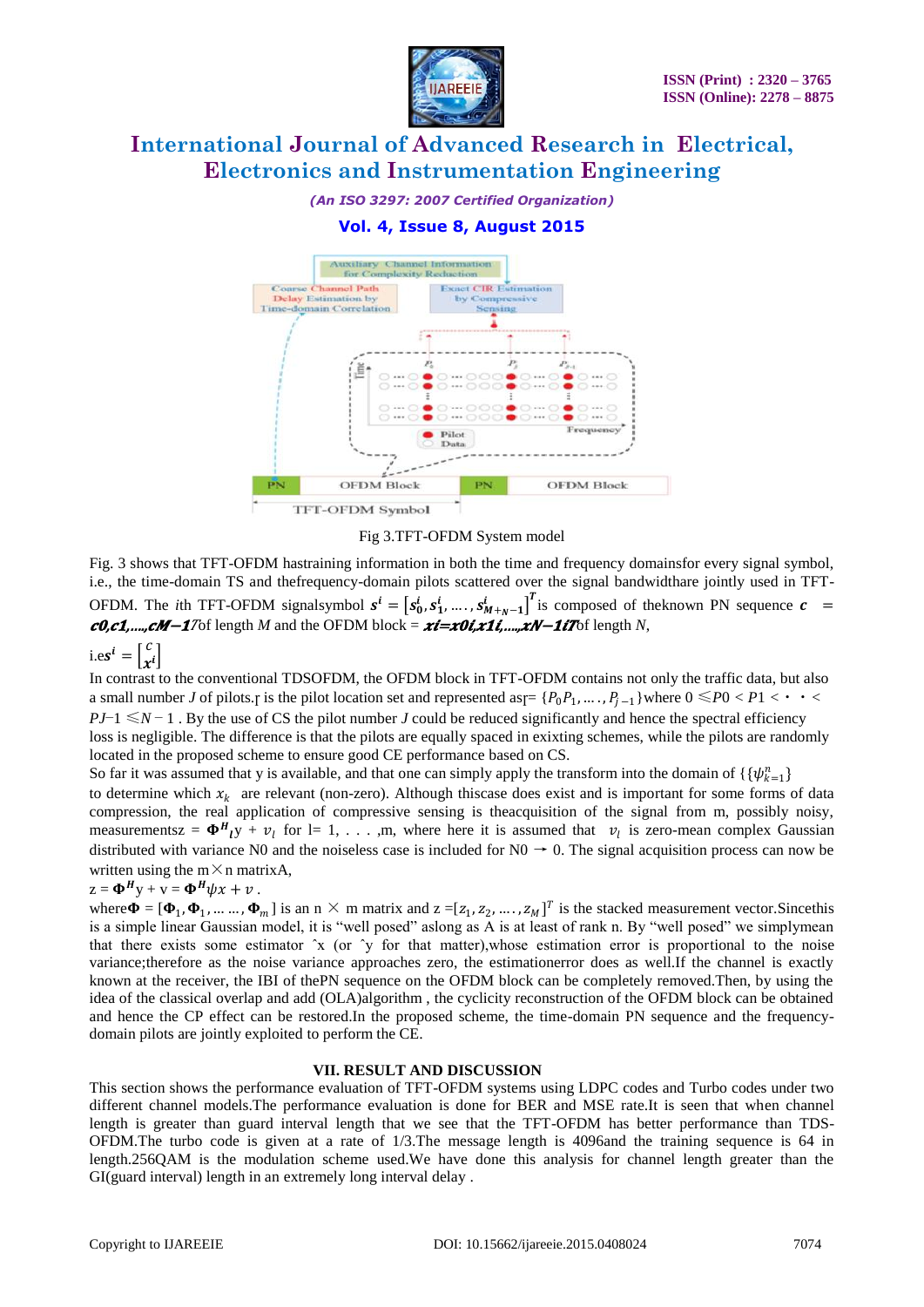





Fig. 4 BER vs SNR of TFT-OFDM using turbo codes in SARFT channel

In the fig4, it shows the graph of BER vs SNR rate in different channel for the TDS-OFDM system and the proposed system.It is seen that the proposed system enjoys a performance of  $10^{-1}$  than that of the proposed system.Thus better performance with lesser complexity.This is evaluated in a SARFT channel which supports the wireless standards.



Fig. 5 BERvs SNR of TFT-OFDM using turbo codes in ITU-VB channel

In fig5 the BER is evaluated in ITU-VB channel model for static environment.Itis evaluated on the condition that the guard interval is greater than the channel length.This is for the extreme case.It is seen that the proposed TFT-OFDM system has a BER rate close to the theoretical value. The vehicular channel models are there for different power levels.

.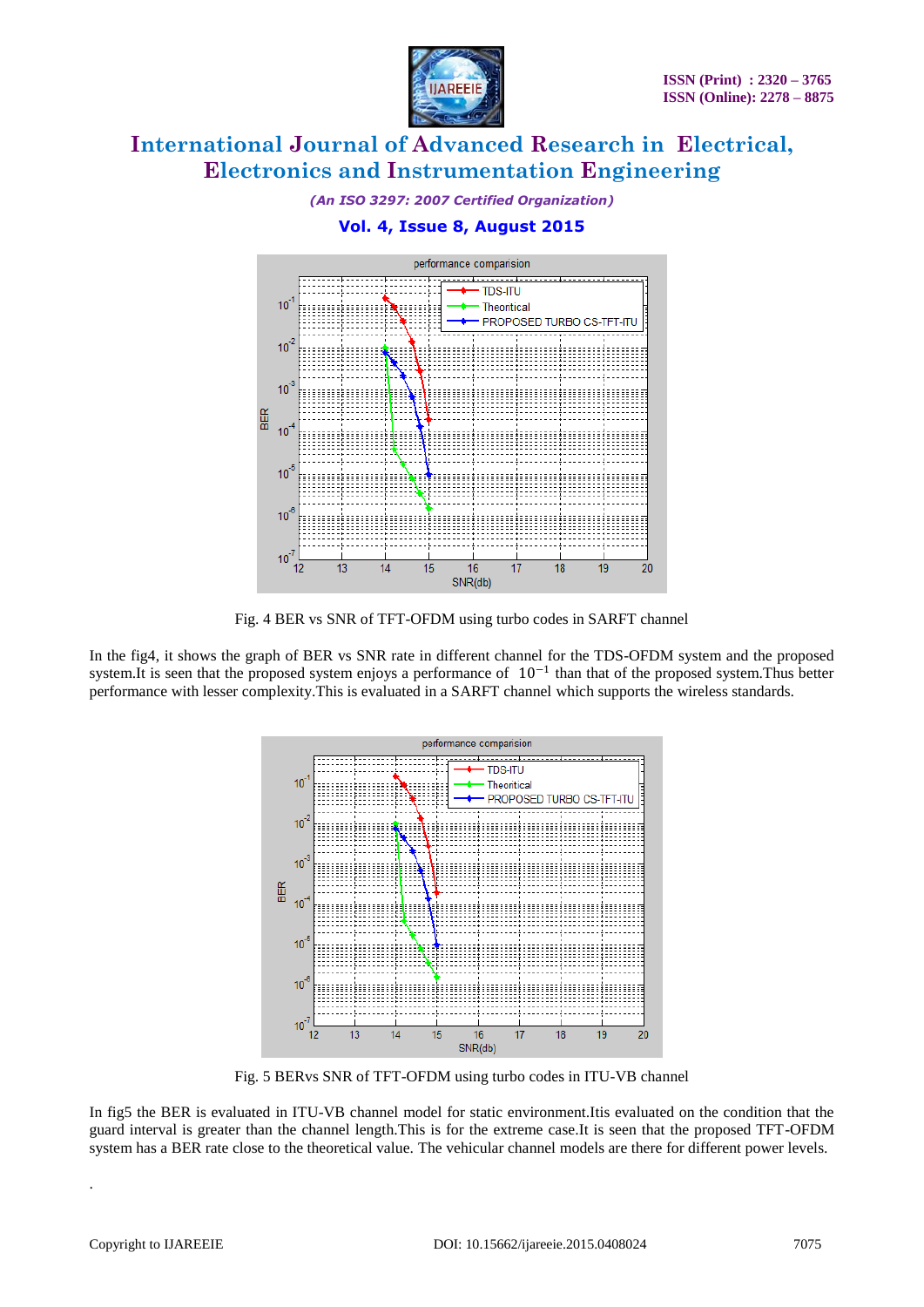

*(An ISO 3297: 2007 Certified Organization)*

### **Vol. 4, Issue 8, August 2015**



Fig.6MSE vs SNR of TFT-OFDM using turbo codes in SARFT channel

The difference occurring because of randomness or because the estimation doesn't account for a value that could produce a accurate estimate is called mean square error (MSE).In fig6 the mean square error value is almost close to the theoretical value.Thus spectral efficiency is increased.It can be seen that under the State Administration of Radio, Film & Television (SARFT) channelwhich is responsible for controlling the access to satellite and cable networks as well as supervising their operations, the MSE performance of the proposed scheme enjoys a significant SNR gain



Fig .7 MSEvs SNR of TFT-OFDM using turbo codes in ITU-VB channel

It is seen that the proposed system has a MSE performance of more than  $10^{-1}$  in both the channels .The channel tabs used are 8.The MSE performance of the proposed scheme has better signal to noise ratiogain (SNR)of 6db which is measured in db.The ITU-Vehicular B has rake finger of 7.The rake finger helps against interferences.